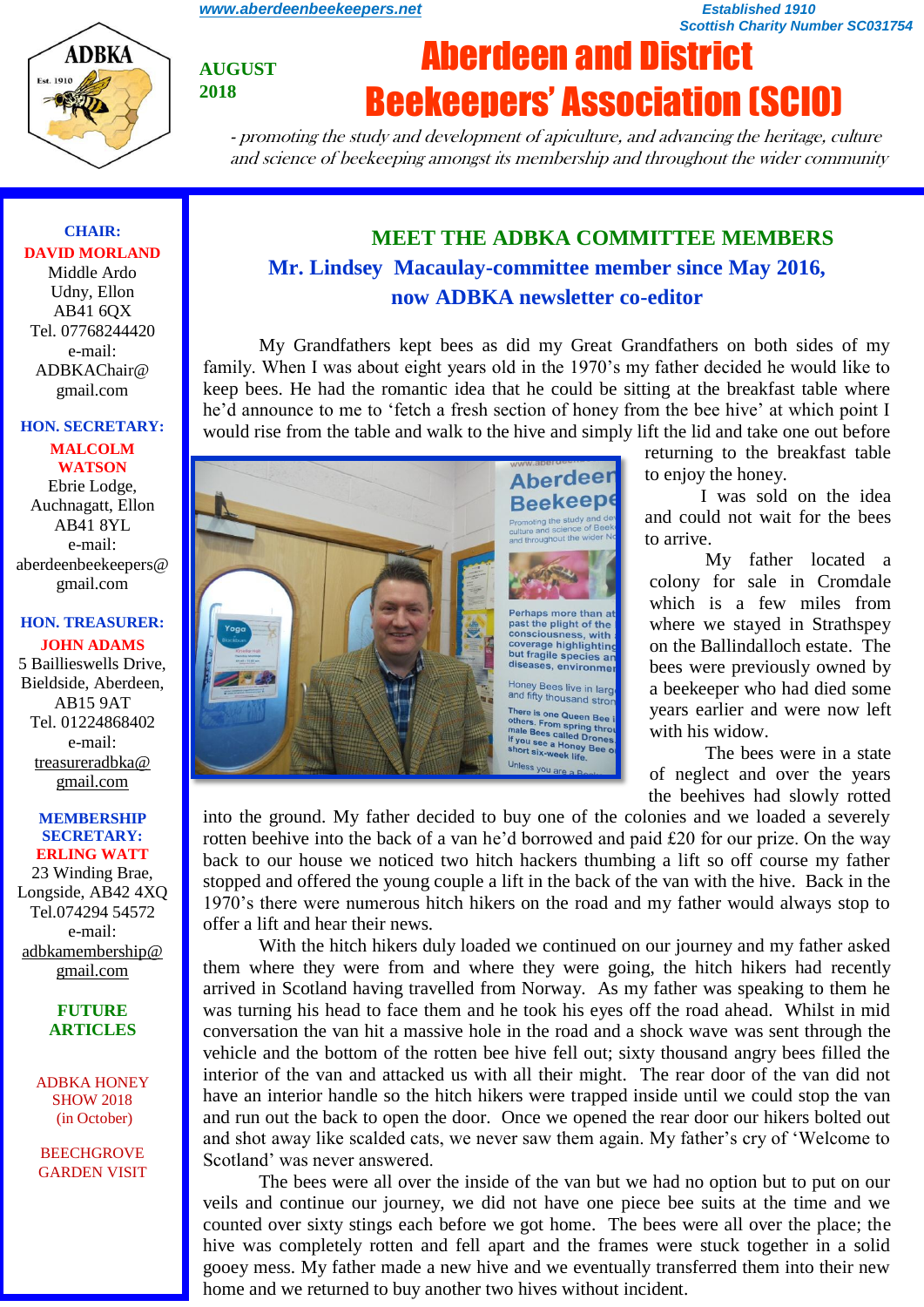# *Page 2 of 4*

At the time I thought our bees were perfectly normal but now I know they were extremely bad tempered and the queen should have been replaced with a more manageable strain. Any person or living being that straying within two hundred yards of their hives would be attacked and stung. Our dog received the same treatment and it soon learned to give them a wide berth. We were always troubled by sheep coming into the garden but the bees soon sorted that problem.

The bee's natural predator is the European black bear, any person in dark clothes or with dark hair can expect to receive unwanted attention from aggressive European honey bees. Unfortunately my mother and older sister both had thick, bushy, jet black hair and our dog was completely black. When our bees had settled into our garden I'm sure they were surprised to see two black bears in our garden together with a bear cub. Facing immediate danger the bee's returned to the hive to gather a main battle group to see off the black bears.

The bees exited the hive like a squadron of Spitfires from World War Two Fighter Command and immediately climbed towards the sun to assess the enemy. The bees positioned themselves between the sun and the bears and then peeled off in formation to launch their attack. My Mother, Sister and pet dog were completely taken by surprise and all three exited the garden area in a starburst formation with much shouting and alarm. Garden tools were thrown in the air and arms and hands were wind milling furiously trying to swat the bees and rid them from their tangled hair. In an attempt to make a hasty exit garden plants were destroyed, a vegetable bed was trampled on and early shoots broken. The green house proved to be a safe haven, the dog had to head for the hills to evade the



bees. I laughed so much it brought tears to my eyes, my self-preservation instincts kicked in and I decided to make myself scarce until the situation had cooled down somewhat.

The bees were moved to a location about three hundred yards from our house and slowly the local wildlife moved away.

During the summer, at the age of eight, it was normal for me to go into school with half closed eyes and swollen hands from the effects of bee stings, the teacher simply asked me how the bees were doing.

We joined the Moray Beekeepers association and attended a visit to Pluscarden Abbey and to a local beekeepers apiary in Elgin city. When we visited the apiary in Elgin I was astonished to see five large hives sitting in the small back garden and could not understand how the population of Elgin could live so close to the bees. Before the demonstration started my father and I got dressed in preparation to approach the bees, ankles and wrists were secured with duct tape so that not a piece of skin was exposed, if we had a suit of armour or a divers helmet available we would have worn it.

World renowned beekeeping authority,

Bernard Mobus conducted the demonstration and as he approached the hives without protective clothing of any kind I thought we'd have to phone for an ambulance. He was not wearing a veil or gloves in fact his shirt sleeves were rolled up to his elbows. I urged my father to tell Bernard that the bees would attack everything in sight as soon as he approached the hive and the least he should do was to put on as much protective clothing as possible and warn the neighbours. I though Bernard must be very inexperienced working with bees and far less bee battle hardened compared to Dad and I. After being told to 'be quiet min' by my father I stood back and waited for the carnage to begin.

Bernard smoked the hive entrance and then opened the hive and I was utterly shocked to see that he was not attacked by thousands of stinging bees; the bees simply few around us. Bernard was conducting a demonstration on rearing Queens and he gave me a batch of Queen Cells that he advised I keep in my pocket and use to re-queen our hives.

On the way home we stopped for a coffee in a busy coffee shop in the centre of Elgin. In my pockets the Queen bees started hatching and soon the population of the coffee shop was in disarray as they attempted to catch the hatching queens and put them into empty match boxes so that I could contain twelve queen bees for me to transport home.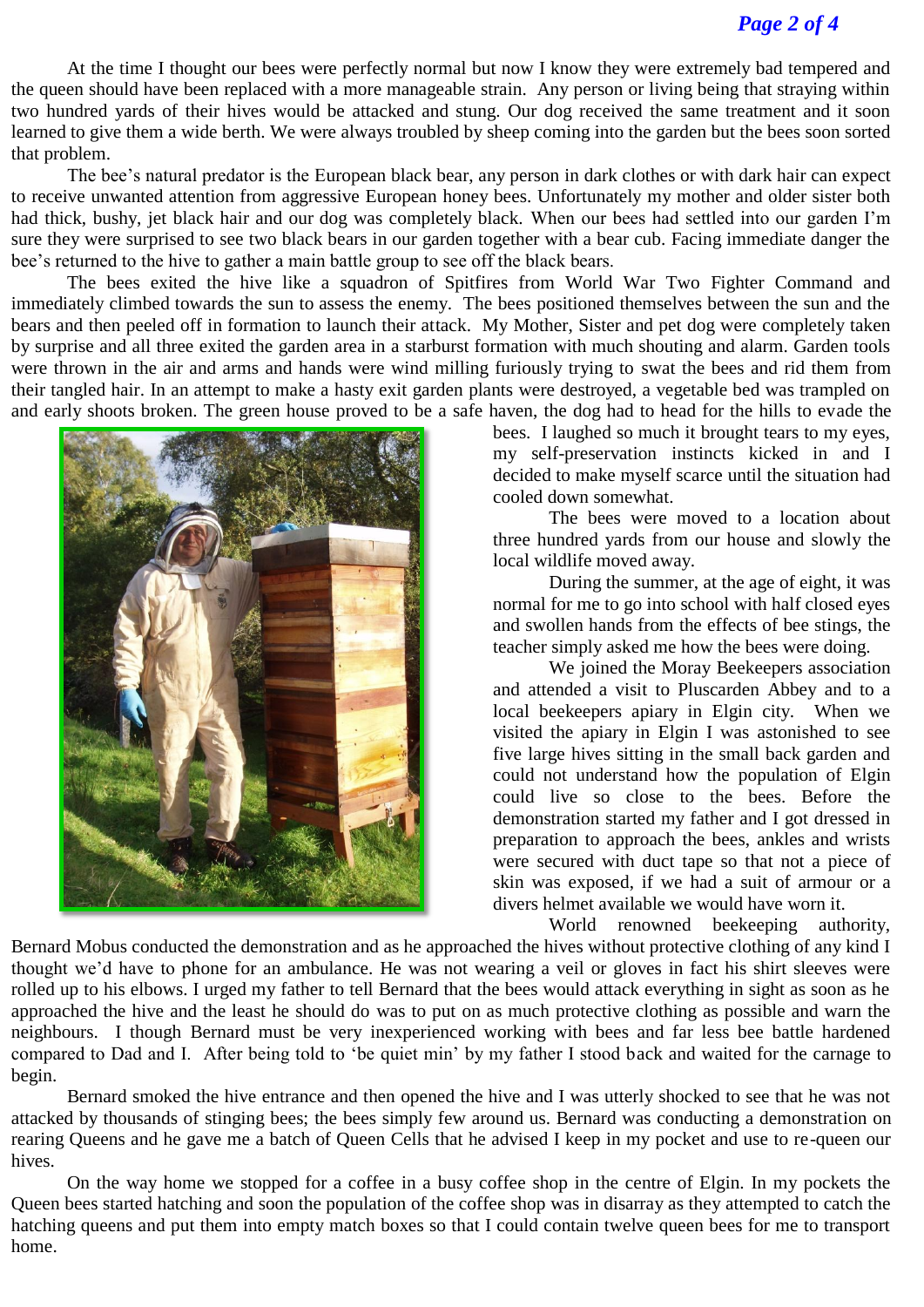Re-Queening our hives was unsuccessful and when the bees died out many years later my mother gave a huge sigh of relief and prohibited my father from sourcing replacements.

About six years ago whilst now living in Aberdeen I had the urge to try a section of heather honey again and for weeks I looked everywhere but could not find any for sale. When I was growing up it appeared that just about every second farm in Strathspey and Deeside offered honey for sale, now it has largely disappeared.

I decided I'd like to keep bees again to satisfy my need for the taste of honey. A quick call to the ADBKA chairperson John Cooper and Olya and I were enrolled in the Aberdeen and District Beekeeping Association and our apiary within Hazlehead park of Aberdeen was founded. Once enrolled in the Association we spent an intensive summer visiting the association apiary on Sunday mornings under the guidance of Graeme Torrie and Hugh Donahoe before setting of for Turriff in the afternoon to join the mentoring group of Steven Palmer. It was an intensive few months but we both learned a huge amount of information in the shortest possible time.

We bought some heather honey from Sandy Gordon and Jock McGregor a few years ago and ever since we've tried to find the perfect heather honey gathering location so that we can get close to producing a honey as good as theirs. Steven Palmer had some of the largest honey gathering colonies I've ever seen and now we try to reproduce what he nurtured and created.

We've a long way to go but every year we get a little bit closer to replicating our mentors and Master beekeepers.

# **Mr Lindsey Macaulay**

### SUMMER BBQ

The annual BBQ was hosted this year at Craigmill near Alford and was well attended by a number of our association members. Fortunately the weather continued its dry spell for the day and everyone that came along enjoyed some excellent food, drink and "bee' chat with like minded colleagues discussing their experiences over the recent dry and hot spell. The opportunity was also taken to stock up on winter feed which despite the present weather we all know will be needed in the near future. Thanks to all that attended - the tents were dismantled before the rain came along the following day which was an added bonus.





#### **MEMBERS EVENTS**

**SEPTEMBER, 22ND 23RD , SBA AUTUMN CONVENTION,** Glasgow

## **OCTOBER, 5TH , SBA TOURING LECTURER,** Kinellar Hall, Blackburn. 7:30 p.m. **An additional event not included in this year's programme card:**

The SBA 2018 touring lecturer Marin Anastassov will visit Aberdeen as part of his autumn tour around the country. Marin is a master beekeeper and currently, amongst other accolades, a Trustee of Gloucestershire Beekeeping Association.

The subject will be "Nutritional requirements of honey bees and supplemental feeding".

Malcolm Watson – ADBKA Secretary

**OCTOBER, 20TH , ADBKA HONEY SHOW**, Kinellar hall, Blackburn. Details to follow.

Aberdeen Bee Supplies Jock McGregor is the local agent for Thorne Beekeeping Equipment. Contact him on 01224 790468

or e-mail: [aberdeenbeesupplies@hotmail.com](mailto:aberdeenbeesupplies@hotmail.com)